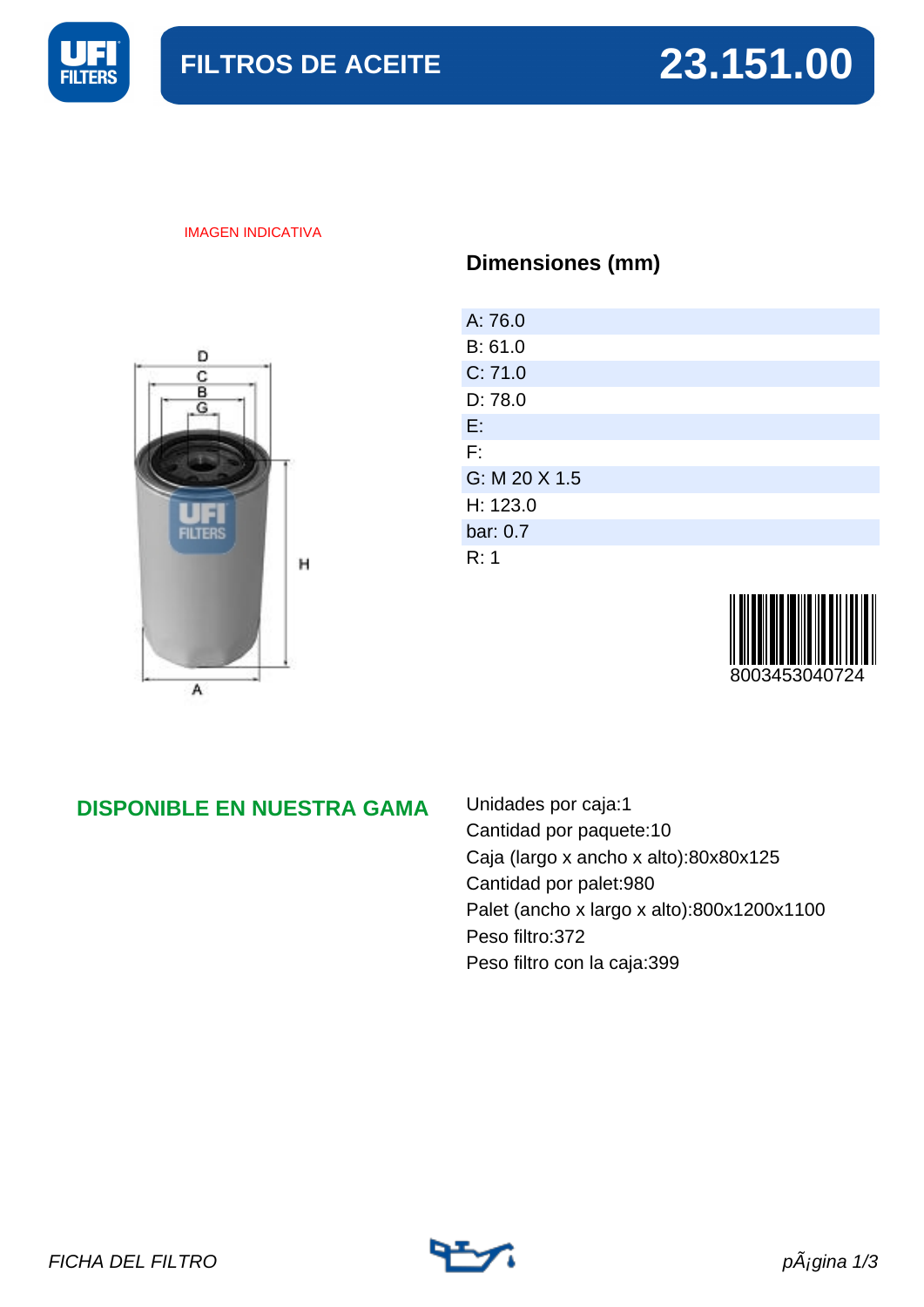



## **APLICACIONES**

**CITROEN**

C25 2.5 Diesel  $\rightarrow$  09/83 C25 2.5 Diesel  $\rightarrow$  09/83  $C32 2.0 \rightarrow 03/86$  $C35 2.0 11/73 \rightarrow 03/86$ C35 D 2.2 D  $10/83 \rightarrow 06/86$ C35 D 2.2 D  $\rightarrow$  09/83 C35 D 2.2 D  $\rightarrow$  09/83 C35 D 2.2 D  $10/83 \rightarrow 06/86$  $C35 D 2.5 D \rightarrow 09/83$  $C35 D 2.5 D \rightarrow 09/83$ C35 D 2.5 D  $10/83 \to 06/86$ C35 D 2.5 D  $10/83 \rightarrow 06/86$ C35 E 2.0 11/73  $\rightarrow$  03/86 C35 RD 2.2 D  $10/83 \rightarrow 06/86$ C35 RD 2.2 D  $\rightarrow$  09/83 C35 RD 2.2 D  $10/83 \rightarrow 06/86$ C35 RD 2.2 D 09/83  $\rightarrow$ C35 RD 2.5 D  $10/83 \rightarrow 06/86$ C35 RD 2.5 D 09/83  $\rightarrow$ C35 RD 2.5 D  $\rightarrow$  09/83 C35 RD 2.5 D  $10/83 \rightarrow 06/86$ CX 2000 (M20-616) 75kW 102HP  $\rightarrow$  09/83 CX 2000 Athena/Reflex (829-A5) 78kW 106HP 07/79  $\rightarrow$  05/82 CX 2200 (M22-617) 82kW 112HP  $\rightarrow$  09/83 CX 2200 Diesel (M22-621) 49kW 67HP 09/75 → 04/78 CX 2200 Diesel (M22-621) 49kW 67HP 09/75 → 04/78 CX 2400 (M23-639) 88kW 120HP 09/74  $\rightarrow$  05/82 CX 2400 (M23-623) 84kW 115HP 09/74  $\rightarrow$  05/82 CX 2400 GTI (M23-622) 95kW 130HP 09/74  $\rightarrow$  05/82 CX 2400 GTI (M23-622) 93kW 128HP 09/74  $\rightarrow$  05/82 CX 25 D Evasion (M25-629) 55kW 75HP 01/83 → 10/83 CX 25 D Evasion (M25-629) 55kW 75HP 01/83 → 10/83 CX 25 D Pallas (M25-629) 55kW 75HP 01/83 → 10/83 CX 25 D Pallas (M25-629) 55kW 75HP 01/83 → 10/83 CX 2500 Diesel (M25-648) 70kW 95HP 05/78 → 12/82 CX 2500 Diesel (M25-648) 70kW 95HP 05/78 → 12/82 **FIAT** 242 2.2 Diesel (Citroen) 01/77 → 12/81 242 2.2 Diesel (Citroen) 01/74 → 12/76 Ducato 2.0 D (Citroen (CRD)) 09/81  $\rightarrow$  09/83

### Ducato 2.0 D (Citroen (CRD)) 09/81  $\rightarrow$  09/83 Ducato 2.0 D (Citroen (CRD)) 09/81  $\rightarrow$  09/83

### **INDENOR**

U Serie U25/651 (2500)  $→$  09/83